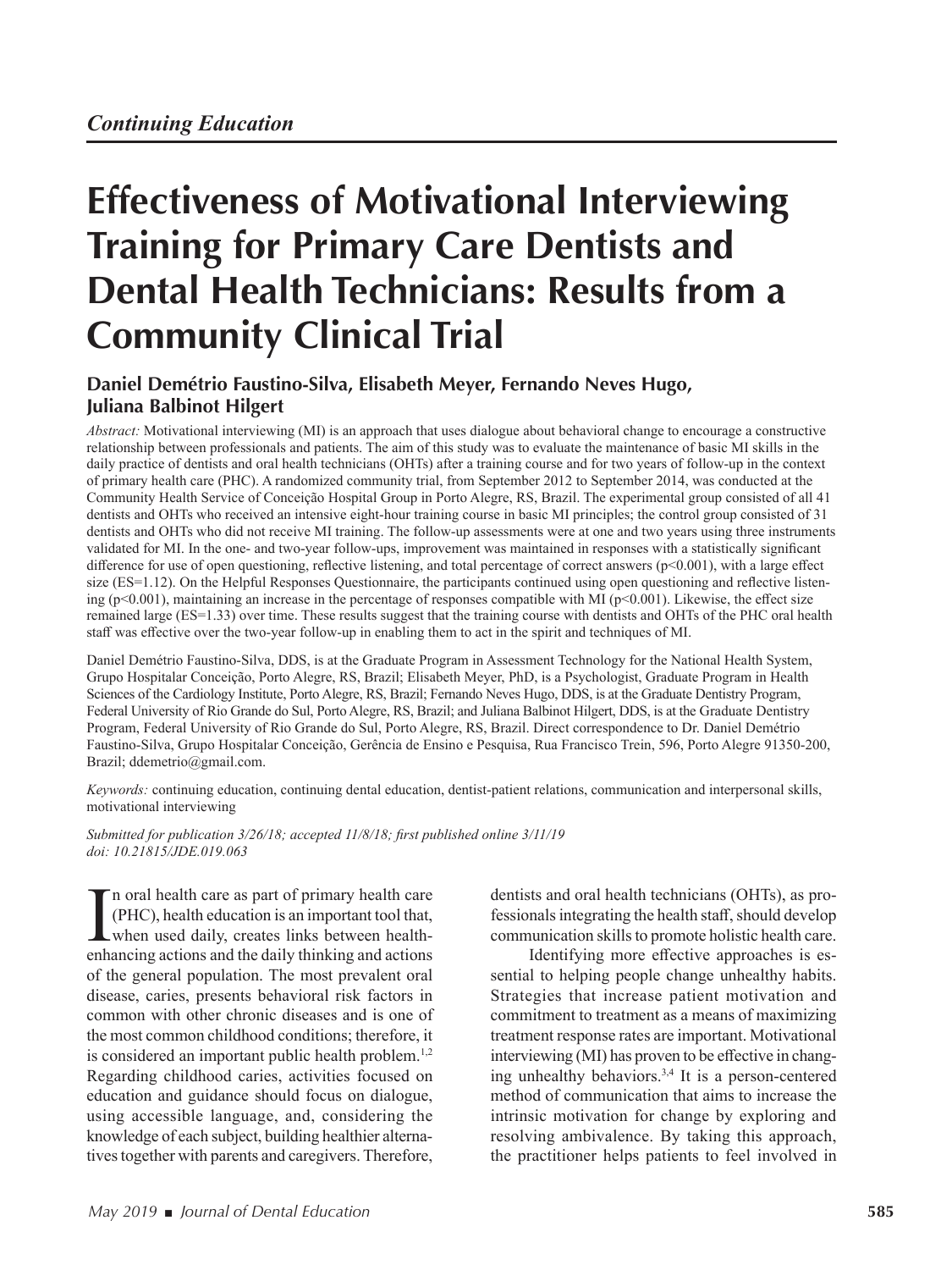the control of their health and self-care. The use of MI is especially interesting for health professionals who treat people who need to increase adherence to a treatment plan or change inappropriate habits or unhealthy behaviors.<sup>5</sup>

Considering that childhood caries, as well as other oral diseases, have determinant factors strongly related to habits and behaviors, it is plausible that approaches based on MI can have positive results. However, many dental professionals still use traditional prescriptive counseling and information approaches, disregarding the social determinants of oral diseases. Therefore, developing personal skills for an approach in the spirit of MI is crucial.<sup>6</sup> Even when oral diseases show strong components related to habits and behaviors, studies have not evaluated the potential for dentists who use MI-based approaches. Recent systematic reviews have evaluated the outcomes of MI-based interventions for managing periodontal diseases, oral hygiene, and childhood caries with positive results.7,8 However, the poor methodological quality of the studies limits more conclusive findings. The aim of this study was to evaluate the maintenance of basic MI skills in the daily practice of dentists and OHTs after a training course and for two years of follow-up in the context of PHC.

# **Methods**

This research project was approved by the Conceição Hospital Group Research Ethics Committee, under number 13-063, where the authors committed themselves to the ethical precepts of the universal declarations and national regulations (CNS Resolution 466/12). The professionals previously signed a consent form, authorizing their participation in the study. The study was registered in the Brazilian Registry of Clinical Trials-ReBEC (RBR-8fvwxq) and ClinicalTrial.gov (NCT02578966).

This study was a longitudinal follow-up of the training for dentists and OHT who participated in a randomized controlled community trial focused on the prevention of early childhood caries (Cárie Zero Cohort) to evaluate the effectiveness of MI compared with conventional health education (CE). The study was conducted at the Community Health Service (SSC) of Conceição Hospital Group (GHC) linked to the Brazilian Ministry of Health in the city of Porto Alegre, Rio Grande do Sul, Brazil. The SSC GHC is a PHC service comprised of 12 health care services and includes professionals from the

minimum family health staff (family physicians, dentists, OHTs, nurses, and nursing technicians and assistants) and by professionals from the Family Health Support Center (social assistants, psychologists, nutritionists, and pharmacists), who provide care to approximately 105,000 registered patients. In the community trial, six of the 12 health care services of the SSC GHC were randomized by computer using a random number table, whose oral health staff (OHS) professionals received MI training, and the others followed CE according to protocol and service routine of the Child Programmatic Action.<sup>9,10</sup> Oral health care is included in the program to guarantee access to dental consultation from the first year of a child's life and provides preventive guidance to mothers, parents, or caregivers with a focus on early childhood caries prevention.

This study presents the results regarding MI training. To that end, it included all 41 dentists (hired and residents) and OHTs in the health care services in the test group (MI) who received the training and the 31 dentists and OHTs of the control group, who were not MI-trained.

## **MI Training**

In the test group (MI), the professionals received intensive training for active learning of basic MI principles. The training was held in an experiential format divided into two four-hour shifts, with a one-week interval in September 2012, on-site and during the professionals' working hours. The training provided practical guidelines for topics such as the use of empathic communication skills, use of simple and complex reflexive listening to work with resistance and ambivalence, developing discrepancy, listening, and provoking "conversation about change" as recommended by Moyers et al.<sup>11</sup> and Moyers et al.<sup>12</sup> and confirmed by the systematic review of Soderlund et al.13 MI principles of motivation, methods, and strategies have been developed through a combination of dialogue, case studies, video, dramatization, and exercises in pairs and small groups. The activity was conducted by one of the study staff members who has a PhD in psychiatry and extensive experience in conducting MI training workshops for various areas of health care.

Basic MI skills included the following: 1) open questioning (allowing answers with more real information about the patient); 2) empathy (the professional perceives and/or strives to accurately assimilate the patient's point of view); 3) affirmation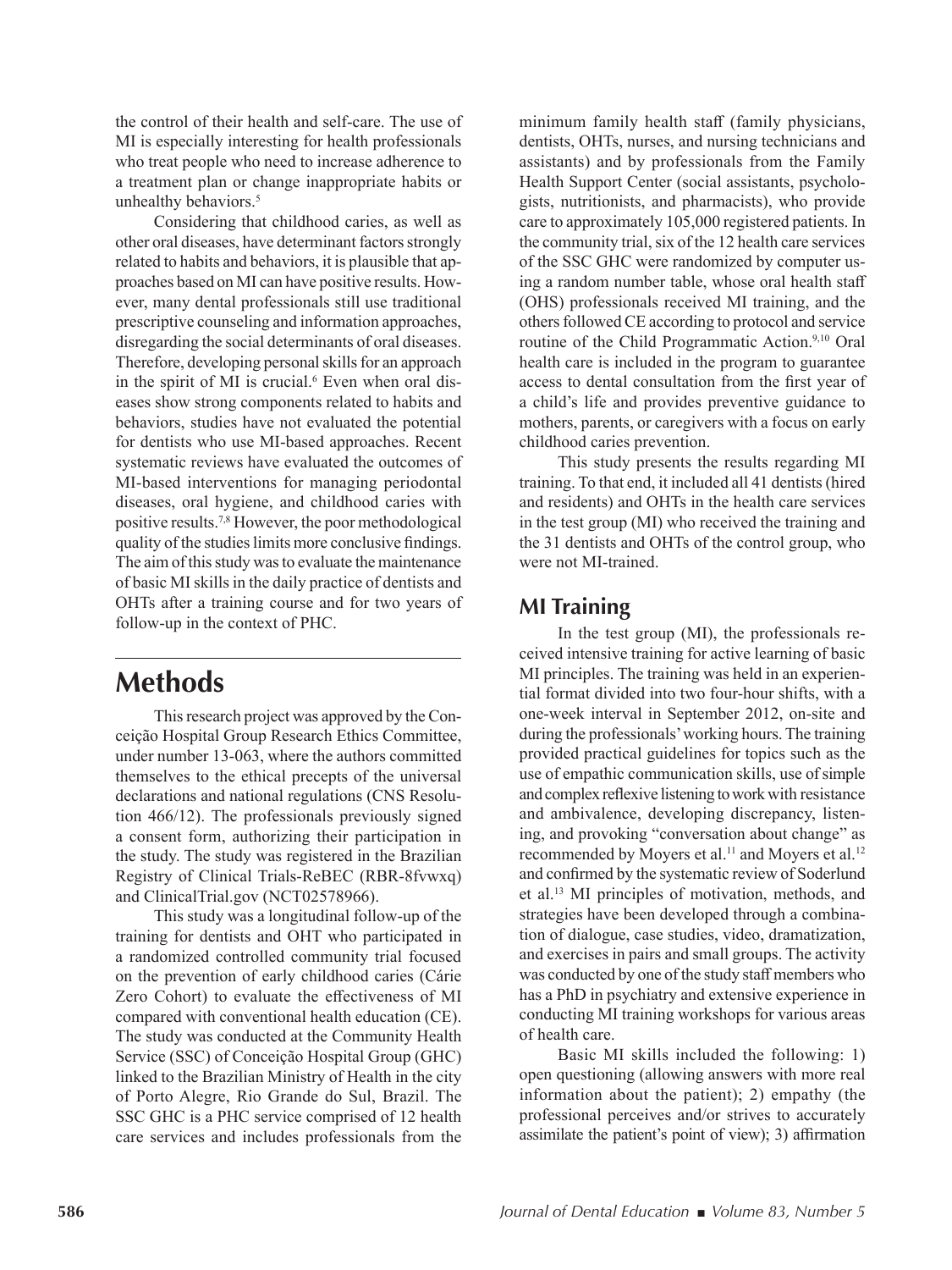(saying something positive or that instigates the patient to maintain a certain behavior during the consultation); 4) reflective listening (involves capturing and giving back a response to a patient's statement); and 5) summary (aggregates everything that was said by the patient, which facilitates the transition to the next topic).14 Professional behaviors not in line with MI include the following: use of closed question (the patient responds with a short yes or no type answer, a number, etc.); advises, that is, gives advice, makes a suggestion, offers a solution; judges (listens to what is said by the patient in a condemnatory manner); and confrontation (the relationship established with the patient is unequal and is characterized by a discourse that questions, disagrees, or disapproves of the honesty of the patient).

Before starting the training and after the end of the second meeting, three instruments validated for MI were applied individually and in the same room. The first was the Importance and Confidence Ruler, a visual-analog method of measuring each of the dimensions (importance and confidence), using a ruler.15 To assess importance, the question was "How important would you say it is for you to use MI?" Responses were on a scale from 0 to 10, with 0=not important at all and 10=extremely important. To observe confidence (self-efficacy), the question was "How confident of success would you say you are if you decide to use MI in your calls?" Responses were on a scale from 0 to 10, with 0=not at all confident and 10=extremely confident.

The second instrument was the Dialogue Interview.<sup>5</sup> To identify basic MI skills, a dialogue interview was used in which the participant was asked to read the material and to identify an example for each of the following items: open questioning, affirmation, reflective listening, summary, and resistance. The answer was scored as right or wrong.

The third instrument was the Helpful Responses Questionnaire, which presents six hypothetical statements of patient problem situations, asking the question "What would you tell the patient next?" in response to each statement, without restriction.<sup>16</sup> This made it possible to gauge the extent to which open/closed questioning, affirmation, reflection listening, summary, empathy, advice, or judgment was used. The total scores were the sum by category in responses (maximum score=6). In addition, each response was rated 1 to 5, using a scoring algorithm, by which high scores were found to be consistent with MI (empathy, open questioning, affirmation, reflexive listening, summary) and low scores indicated

that the participant was inconsistent with MI (closed question, advising, judging, or confrontation). The deep reflection score was determined by the sum of the scores of the answers (maximum score=30) and classified them as consistent or inconsistent with MI. If the participant wrote more than one sentence for each question, only the first one was considered in the analysis.

The answers to the Dialogue Interview and the Helpful Responses Questionnaire were assessed individually by three independent evaluators blinded regarding the professional category and to which group (test or control) the participants belonged; all of them had PhDs in psychology with advanced training in MI at Squaretop (Albuquerque, NM, USA). The three evaluators were compared for reliability among judges, whose kappa correlation coefficients showed substantial agreement, of 0.78 for judge 1 vs. judge 2, 0.82 between judges 1 and 3, and 0.95 between judges 2 and 3, using the Helpful Responses Questionnaire.

The same three instruments were also applied to the dentists and OHTs of the control health care services that did not receive training and were evaluated by the same methods and judges. All 72 professionals completed a structured questionnaire, containing socioeconomic and professional questions, such as age, gender, experience, level of education, and professional category.

The flowchart of the follow-up of the 41 dentists and OHTs who received MI training and were followed up for a period of two years is shown in Figure 1. To evaluate the retention of basic MI skills and techniques, the same three instruments that were validated and used in pre- and post-training were applied. Follow-up was done one and two years after the initial eight-hour training. The follow-up to the initial MI training was made through a reinforcement of training once a year. For this purpose, a meeting was held with the professionals of the oral health team of the test group (MI) lasting one hour in their own health care services. Therefore, a dialogue interview was conducted involving a case of early childhood caries conducted by the same MI-trained professional who provided the initial training. At that time, essential MI concepts and early strategies were reviewed. Prior to this conversation, the dentists and OHTs responded to the same validated instruments that were corrected with the same criteria and by the same pre- and post-training judges. The loss of follow-up of professionals was 20% and 60% after one and two years, respectively.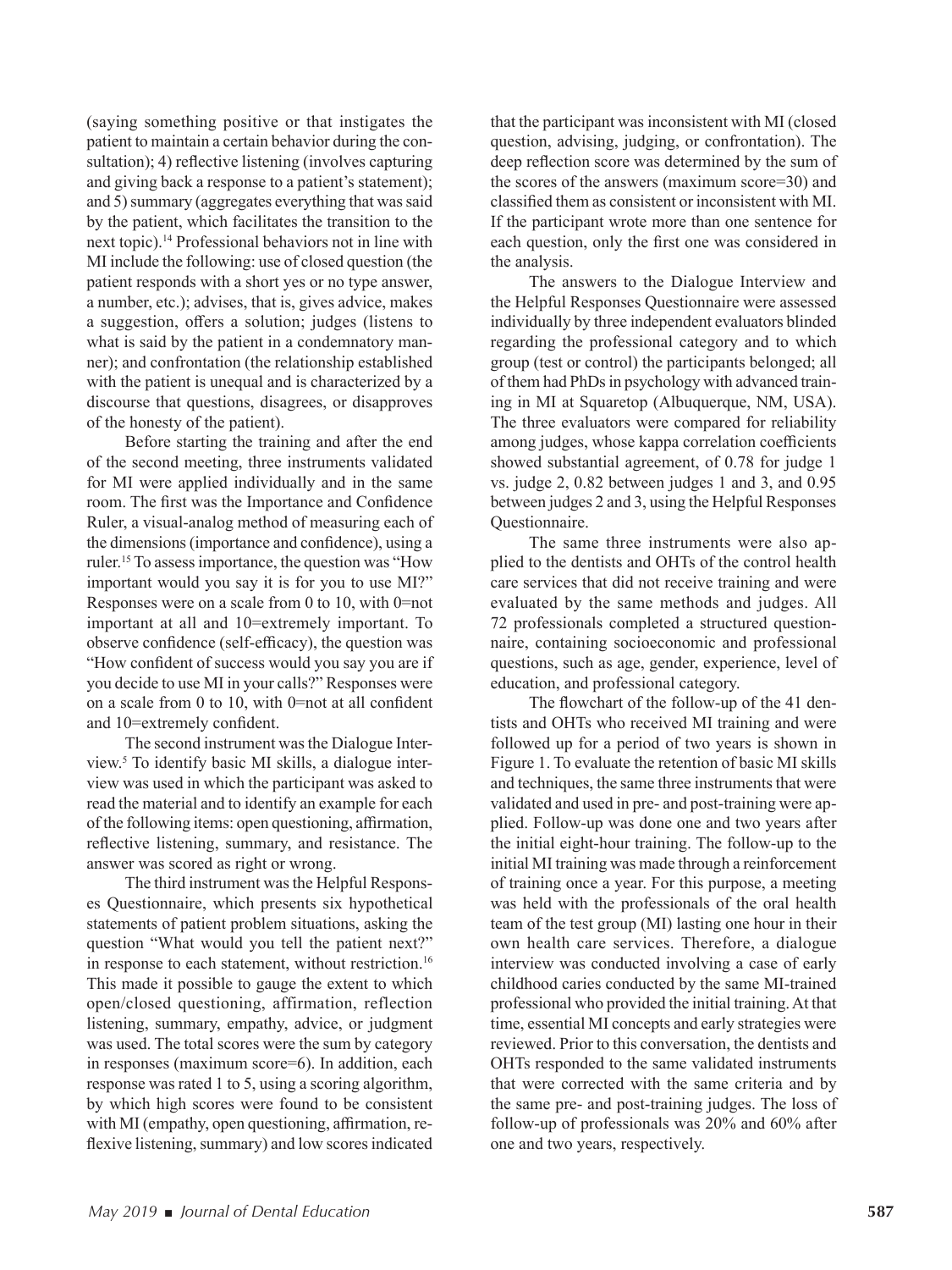

**Figure 1. Flowchart of health care services randomization, distribution of professionals in test or control group, and follow-up**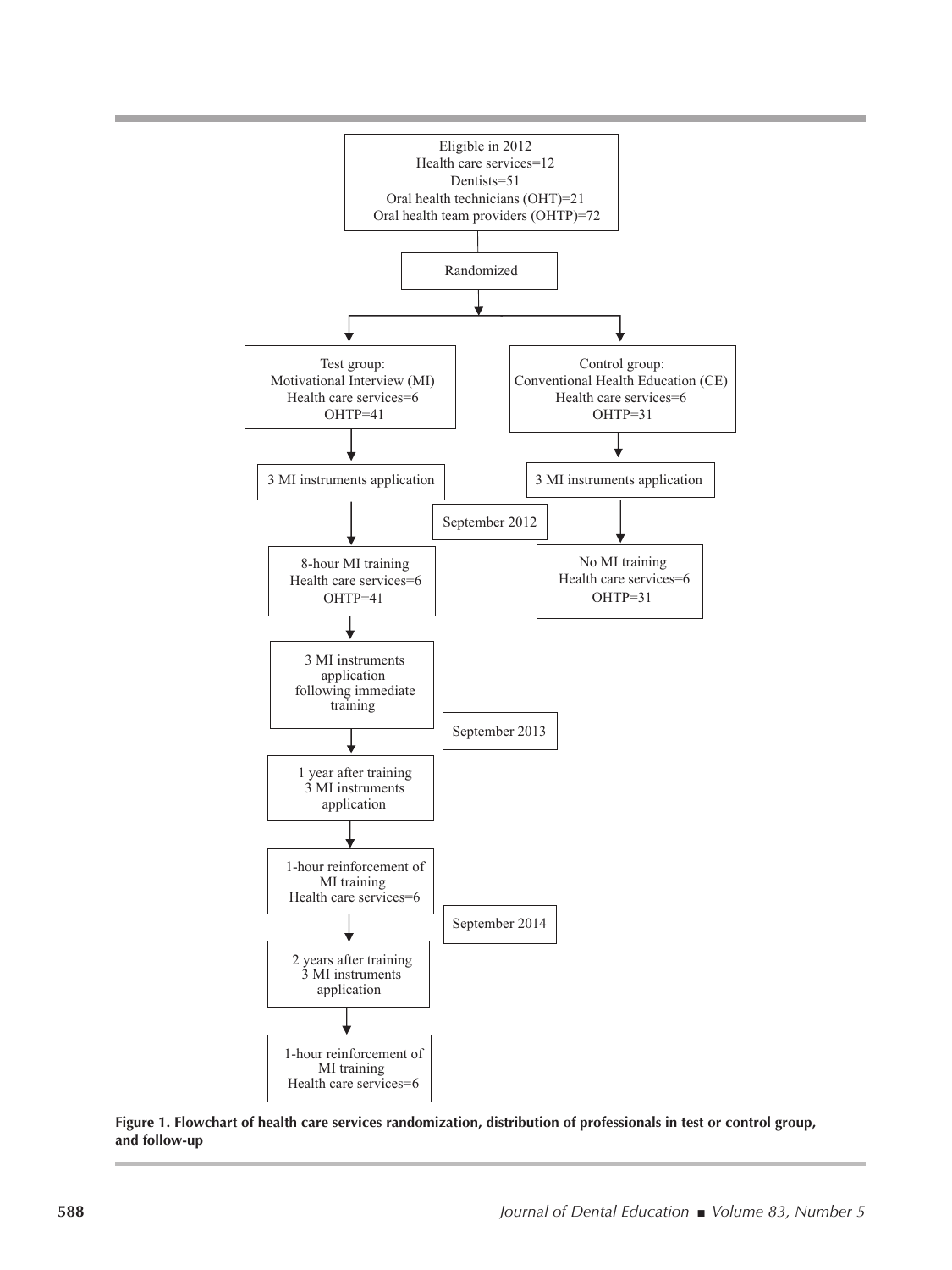### **Statistical Analysis**

In the data analysis, the quantitative variables were described by mean and standard deviation, and the qualitative variables by absolute and relative frequencies. To compare means between groups, the t-student test was applied. In the comparison of proportions, Pearson's chi-square test was used. In the comparisons before and after the training, the McNemar tests (categorical variables) and paired t-student (quantitative variables) were applied. The association between the sociodemographic variables and the three instruments was evaluated by the Pearson (quantitative variables) or Spearman (ordinal variables) correlation coefficients. The association between the Importance and Confidence Rulers with the instruments was evaluated using the Pearson correlation coefficient.

For the comparisons between the follow-ups, the generalized estimating equations (GEE) model with binomial distribution was used for the categorical variables and normal distribution for the continuous ones. If there was statistical significance, the Bonferroni test was applied to differentiate the moments. To assess the effect of training, Cohen's measure was applied. The most commonly used interpretation is that if the standardized effect size is less than 0.5, it is considered small; between 0.5 and 0.79

is considered moderate; and equal to or above 0.8 is considered large.17 The significance level adopted was  $5\%$  ( $p \leq 0.05$ ), and the analyses were performed in the SPSS program version 21.0.

# **Results**

Table 1 presents characteristics of the test and control groups. Some differences were statistically significant. The control group consisted of a greater number of hired dentists (p<0.001), higher average age ( $p=0.018$ ), more experience ( $p=0.018$ ), and a specialist education level (p=0.012).

The level of MI knowledge of the participants in the control and test groups before training is shown in Table 2, with results of the variables of the three instruments. No MI skills showed a statistically significant difference, demonstrating the homogeneity of knowledge before training. The only variable in which there was a statistically significant difference was the Confidence Ruler, where the control group seemed to be more confident in the use of MI (p=0.003), but with an average value considered equally low (less than 7 on the scale).

Table 3 shows the outcomes of the three instruments applied to professionals before and after training. In the Dialogue Interview, professionals

| Variable                                                                                                                                           | Total $(n=72)$                                                                                             | Intervention<br>$(n=41)$                                                                                                         | Control<br>$(n=31)$                                                                                                               | p-value     |
|----------------------------------------------------------------------------------------------------------------------------------------------------|------------------------------------------------------------------------------------------------------------|----------------------------------------------------------------------------------------------------------------------------------|-----------------------------------------------------------------------------------------------------------------------------------|-------------|
| Age in years: average±SD                                                                                                                           | $33.9 \pm 10.1$                                                                                            | $31.4 \pm 9.0$                                                                                                                   | $37.1 \pm 10.8$                                                                                                                   | $0.018*$    |
| Gender: n (%)                                                                                                                                      |                                                                                                            |                                                                                                                                  |                                                                                                                                   | $0.981**$   |
| Men<br>Women                                                                                                                                       | $15(20.8\%)$<br>57 (79.2%)                                                                                 | $8(19.5\%)$<br>33 (80.5%)                                                                                                        | $7(22.6\%)$<br>24 (77.4%)                                                                                                         |             |
| Experience: n (%)                                                                                                                                  |                                                                                                            |                                                                                                                                  |                                                                                                                                   | $0.018**$   |
| Recent graduate<br>1 to 5 years<br>6 to 10 years<br>$>10$ years<br>Education level: n (%)<br>Technician<br>Undergraduate studies<br>Specialization | 25 (34.7%)<br>$16(22.2\%)$<br>$13(18.1\%)$<br>$18(25.0\%)$<br>$12(16.7\%)$<br>$31(43.1\%)$<br>$15(20.8\%)$ | $19(46.3\%)$ <sup>+</sup><br>$9(22.0\%)$<br>$8(19.5\%)$<br>$5(12.2\%)$<br>$8(19.5\%)$<br>$23(56.1\%)$ <sup>+</sup><br>$4(9.8\%)$ | $6(19.4\%)$<br>$7(22.6\%)$<br>$5(16.1\%)$<br>$13(41.9\%)$ <sup>+</sup><br>$4(12.9\%)$<br>$8(25.8\%)$<br>$11(35.5\%)$ <sup>+</sup> | $0.012**$   |
| Specialization + master's/PhD                                                                                                                      | $14(19.4\%)$                                                                                               | $6(14.6\%)$                                                                                                                      | $8(25.8\%)$                                                                                                                       |             |
| Professional category: n (%)<br>Resident dentist<br>Dentist<br>Oral health technician                                                              | 28 (38.9%)<br>33 (45.8%)<br>$11(15.3\%)$                                                                   | $24(58.5\%)$ <sup>+</sup><br>$10(24.4\%)$<br>$7(17.1\%)$                                                                         | $4(12.9\%)$<br>23 (74.2%) <sup>+</sup><br>$4(12.9\%)$                                                                             | $< 0.001**$ |

**Table 1. Characteristics of participating dentists and oral health technicians, total and by intervention and control groups**

\*T-student test; \*\*Pearson's chi-square test; †Statistically significant association by test of residuals adjusted to 5% significance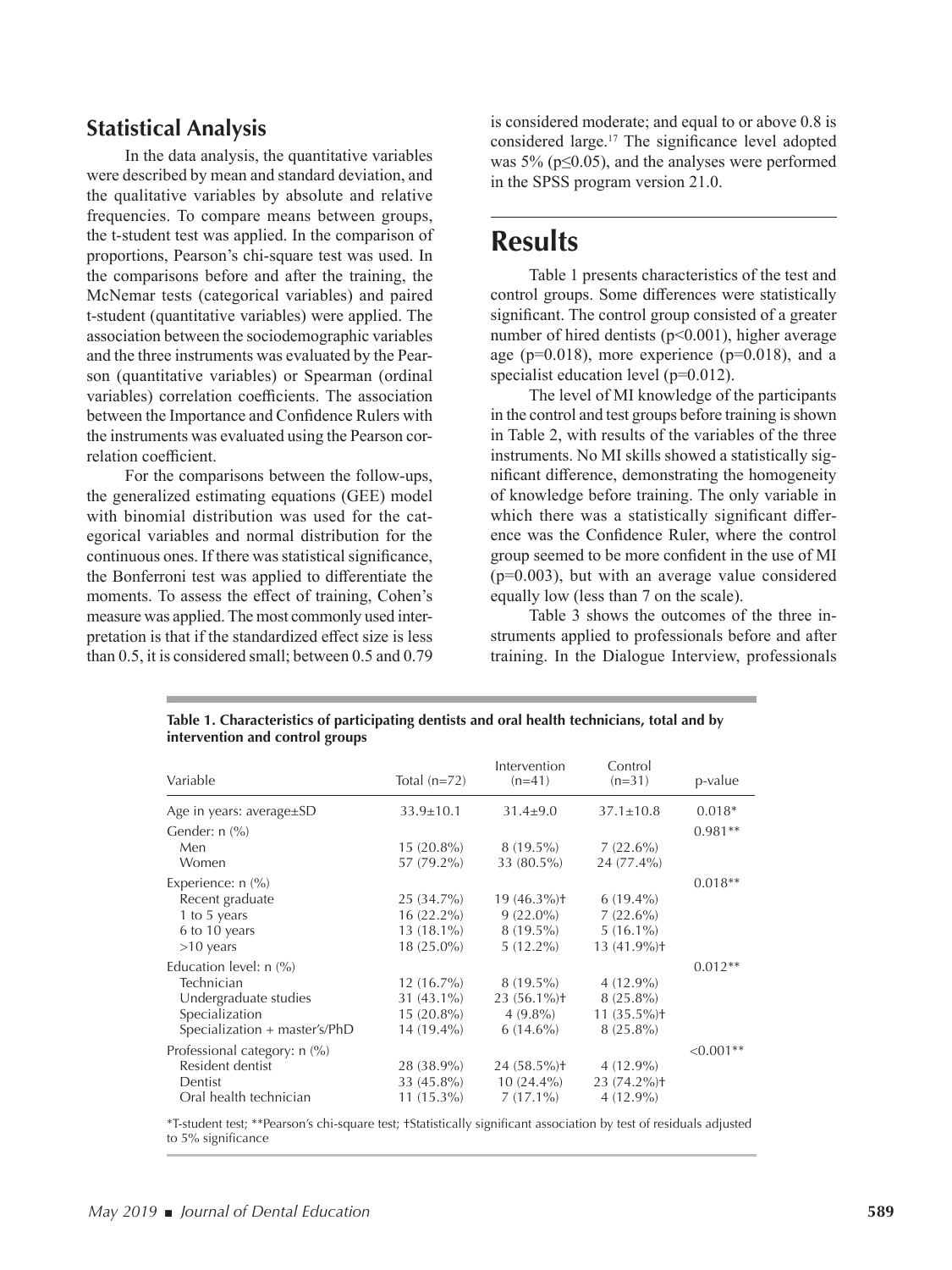| Variable                                                                        | Intervention<br>$(n=41)$ | Control<br>$(n=31)$ | p-value |
|---------------------------------------------------------------------------------|--------------------------|---------------------|---------|
| Dialogue interview: $n$ (%)                                                     |                          |                     |         |
| Open question                                                                   | 29 (70.7%)               | 28 (90.3%)          | 0.083   |
| Affirmation                                                                     | $11(26.8\%)$             | $10(32.3\%)$        | 0.810   |
| Summary                                                                         | $16(39.0\%)$             | $12(38.7\%)$        | 1.000   |
| Reflective listening                                                            | $14(34.1\%)$             | $9(29.0\%)$         | 0.837   |
| Resistance                                                                      | $24(58.5\%)$             | 13 (41.9%)          | 0.247   |
| Percentage total right answers: mean±SD                                         | $45.9 \pm 24.6$          | $46.5 \pm 19.6$     | 0.912   |
| Useful response questionnaire: mean $\pm$ SD                                    |                          |                     |         |
| Percentage of open questions                                                    | $17.5 \pm 27.9$          | $19.9 \pm 26.3$     | 0.711   |
| Percentage of affirmations                                                      | $1.63 \pm 5.00$          | $1.61 \pm 6.60$     | 0.992   |
| Percentage of closed questions                                                  | $19.5 \pm 24.7$          | $19.9 \pm 22.1$     | 0.946   |
| Percentage of reflective listening                                              | $3.25 \pm 7.66$          | $1.61 \pm 6.60$     | 0.344   |
| Consistent with MI                                                              | $23.6 \pm 27.6$          | $27.2 \pm 26.8$     | 0.580   |
| Importance ruler                                                                | $7.98 \pm 1.75$          | $8.26 \pm 1.51$     | 0.493   |
| Confidence ruler                                                                | $4.46 \pm 2.58$          | $6.44 \pm 2.69$     | 0.003   |
| Note: The p-values were determined by Student's t-test for independent samples. |                          |                     |         |

#### **Table 2. Comparison of motivational interviewing (MI) instrument variables for control and intervention groups before training**

#### **Table 3. Comparison of motivational interviewing (MI) instrument variables in pre- and post-training of dentists and oral health technicians in intervention group**

| Variable                                     | Pre-Training<br>$(n=41)$ | Post-Training<br>$(n=41)$ | p-value     | ES   |
|----------------------------------------------|--------------------------|---------------------------|-------------|------|
| Dialogue interview: $n$ $\frac{\%}{\%}$      |                          |                           |             |      |
| Open question                                | 29 (70.7%)               | 39 (93.1%)                | $0.013*$    |      |
| Affirmation                                  | $11(26.8\%)$             | $29(68.3\%)$              | $0.002*$    |      |
| Summary                                      | $16(39.0\%)$             | $20(48.8\%)$              | $0.503*$    |      |
| Reflective listening                         | $14(34.1\%)$             | 30 (73.2%)                | $< 0.001**$ |      |
| Resistance                                   | $24(58.5\%)$             | $30(73.2\%)$              | $0.146*$    |      |
| Percentage total right answers: mean±SD      | $45.9 \pm 24.6$          | $71.7 \pm 21.4$           | $<0.001**$  | 0.89 |
| Useful response questionnaire: mean $\pm$ SD |                          |                           |             |      |
| Percentage of open questions                 | $17.5 \pm 27.9$          | $46.3 \pm 36.2$           | $< 0.001**$ | 0.69 |
| Percentage of affirmations                   | $1.6 + 5.0$              | $14.2 \pm 19.6$           | $< 0.001**$ | 0.64 |
| Percentage of closed questions               | $19.5 \pm 24.7$          | $5.7 \pm 16.1$            | $0.001**$   | 0.58 |
| Percentage of reflective listening           | $3.3 \pm 7.7$            | $17.1 \pm 23.1$           | $0.001**$   | 0.56 |
| Consistent with MI                           | $23.6 \pm 27.6$          | $85.8 \pm 24.0$           | $< 0.001**$ | 2.00 |
| Importance ruler                             | $7.98 \pm 1.75$          | $9.32 \pm 0.79$           | $< 0.001**$ | 0.90 |
| Confidence ruler                             | $4.46 \pm 2.58$          | $7.71 \pm 1.23$           | $< 0.001**$ | 1.37 |
| ES=Effect Size by Cohen                      |                          |                           |             |      |
| *McMenar test, **paired t-student test       |                          |                           |             |      |

significantly increased their ability to identify open questions (p=0.013), affirmations (p=0.002), and reflective listening  $(p<0.001)$ . The percentage of total right answers with this tool increased from 45.9% to 71.7% (p<0.001), with a large effect size (ES=0.89). But with the Helpful Responses Questionnaire, there were statistically significant differences in all variables, such that professionals started to use more open questions and affirmations  $(p<0.001)$ , more reflective listening, and fewer closed questions (p=0.001) after training. The percentage of responses consistent with

MI rose from 23.6% to 85.8%, with a large intervention effect size (ES=2.00). In addition, the statistically significant increase in the Importance and Confidence Rulers is evident  $(p<0.001)$  and relevant from the point of view of effect size, considered large for both (Importance ES=0.90 and Confidence ES=1.37).

Outcomes of the three instruments applied to the professionals of the test group (MI) in the pre- and post-training, as well as the one- and twoyear follow-up, are shown in Table 4. Results of the pre- and post-dialogue interviews showed that the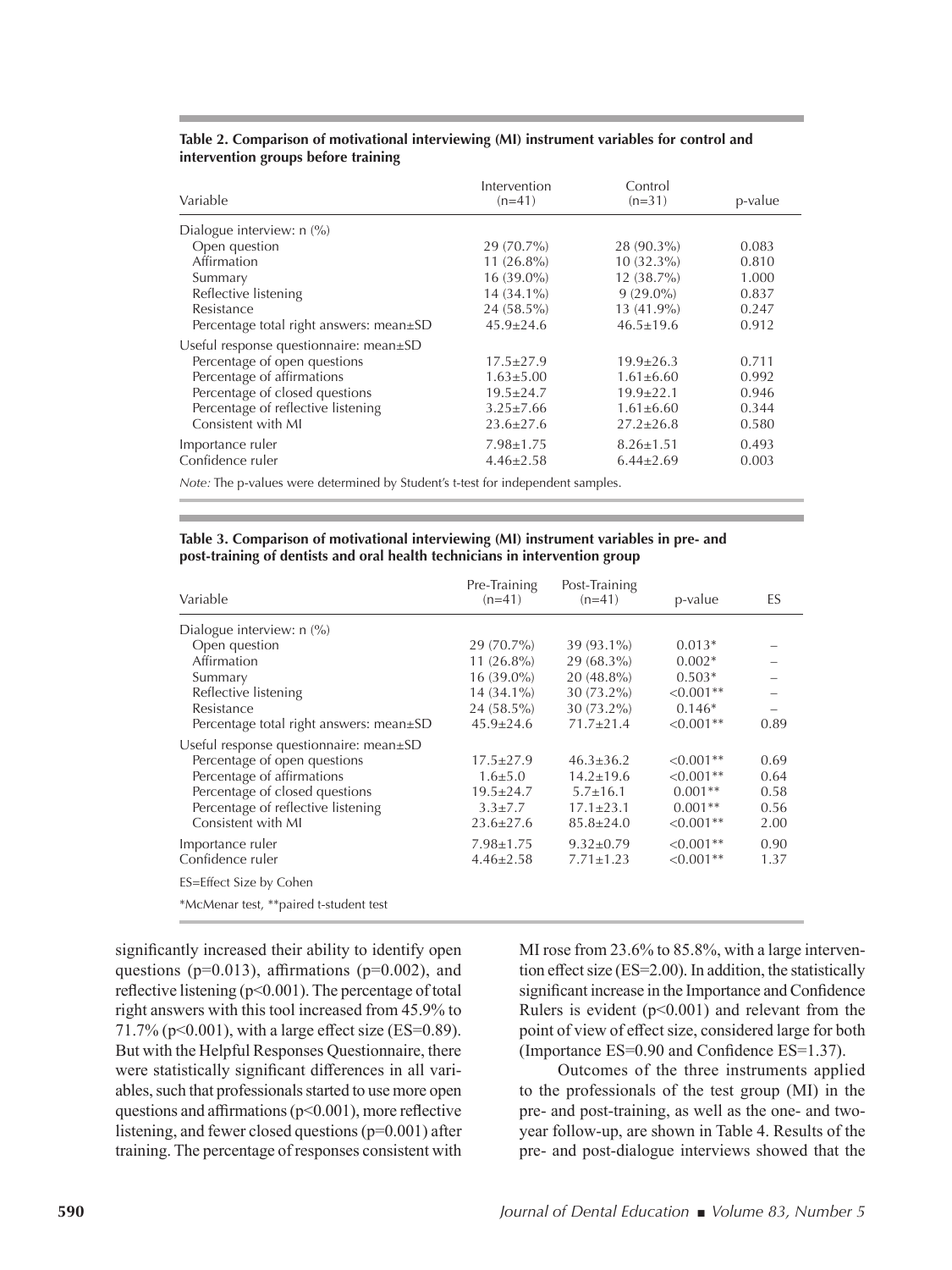| Variable                                                                                         | Pre-Training<br>$(n=41)$     | Post-Training<br>$(n=41)$    | 1 Year<br>$(n=33)$           | 2 Years<br>$(n=16)$          | p-value | ES                       |
|--------------------------------------------------------------------------------------------------|------------------------------|------------------------------|------------------------------|------------------------------|---------|--------------------------|
| Dialogue interview: n (%)                                                                        |                              |                              |                              |                              |         |                          |
| Open question                                                                                    | $29(70.7\%)$ <sup>a</sup>    | 39 $(95.1\%)$                | $32(97.0\%)^{\rm b}$         | $16(100\%)^{\rm b}$          | < 0.001 |                          |
| Affirmation                                                                                      | 11 $(26.8\%)$ <sup>a</sup>   | 28 $(68.3\%)$ bc             | $17(51.5\%)$ <sup>ab</sup>   | $14(87.5\%)c$                | 0.001   |                          |
| Summary                                                                                          | $16(39.0\%)$                 | $20(48.8\%)$                 | $16(48.5\%)$                 | $10(62.5\%)$                 | 0.342   |                          |
| Reflective listening                                                                             | $14(34.1\%)$ <sup>a</sup>    | 30 $(73.2\%)^b$              | $26 (78.8\%)^{\rm b}$        | 11 $(68.8\%)^{\rm b}$        | < 0.001 | $\overline{\phantom{0}}$ |
| Resistance                                                                                       | $24(58.5\%)$                 | $30(73.2\%)$                 | 25 (75.8%)                   | $10(62.5\%)$                 | 0.231   |                          |
| Percentage total right answers: mean±SD                                                          | $45.9 \pm 24.6^{\circ}$      | $71.7 \pm 21.4$ <sup>b</sup> | $70.3 \pm 21.3^b$            | $76.3 \pm 13.1^{\circ}$      | < 0.001 | 1.12                     |
| Useful response questionnaire: mean±SD                                                           |                              |                              |                              |                              |         |                          |
| Percentage of open questions                                                                     | $17.5 \pm 27.9$ <sup>a</sup> | $46.3 \pm 36.2^b$            | $39.4 \pm 30.0^b$            | $47.9 \pm 28.5^{\rm b}$      | < 0.001 | 0.77                     |
| Percentage of affirmations                                                                       | $1.6 \pm 5.0^{\text{a}}$     | $14.2 \pm 19.6$ <sup>b</sup> | $3.5 \pm 8.1^a$              | $3.1 \pm 9.1$ <sup>a</sup>   | < 0.001 | 0.13                     |
| Percentage of closed questions                                                                   | $19.5 \pm 24.7$ <sup>b</sup> | $5.7 \pm 16.1$ <sup>a</sup>  | $19.2 + 26.1b$               | $14.6 + 20.1^{ab}$           | < 0.001 | 0.15                     |
| Percentage of reflective listening                                                               | $3.3 \pm 7.7$ <sup>a</sup>   | $17.1 \pm 23.1^{\circ}$      | $17.2 \pm 23.0^{\rm b}$      | $17.7 \pm 20.6^{\circ}$      | < 0.001 | 0.63                     |
| Consistent with motivational interview                                                           | $23.6 \pm 27.6^{\circ}$      | $85.8 \pm 24.0$ <sup>b</sup> | $69.2 \pm 35.9^{\rm b}$      | $77.1 \pm 27.1$ <sup>b</sup> | < 0.001 | 1.33                     |
| Importance ruler                                                                                 | $7.98 \pm 1.75$ <sup>a</sup> | $9.32 \pm 0.79$ <sup>b</sup> | $8.55 \pm 1.39$ <sup>a</sup> | $8.25 \pm 1.57$ <sup>a</sup> | < 0.001 | 0.14                     |
| Confidence ruler                                                                                 | $4.46 \pm 2.58$ <sup>a</sup> | $7.71 \pm 1.23$ <sup>c</sup> | $6.94+1.68b$                 | $7.13 + 1.46$ <sup>bc</sup>  | < 0.001 | 1.05                     |
| ES=Effect Size by Cohen; $a,b$ Equal letters do not differ by Bonferroni test at 5% significance |                              |                              |                              |                              |         |                          |

**Table 4. Comparison of pre- and post-training outcomes and follow-ups of dentists and oral health technicians in intervention group** 

*Note:* The p-values were determined by Generalized Estimating Equation Model.

professionals significantly increased their ability to identify open questions  $(p<0.001)$ , affirmations  $(p=0.001)$ , and reflective listening  $(p<0.001)$ . The percentage of total right answers with this tool increased from 45.9% to  $71.7\%$  ( $p<0.001$ ). In all variables in the Helpful Responses Questionnaire, there were statistically significant differences, so that professionals started to use more open questions and affirmations ( $p<0.001$ ), more reflective listening, and fewer closed questions  $(p<0.001)$  after the training. The percentage of responses consistent with MI increased from 23.6% to 85.8%.

In the one- and two-year follow-up (Table 4), the improvement was maintained for the responses in the dialogue interview, with a statistically significant difference for open questions, reflective listening, and total percentage of correct answers  $(p<0.001)$ , with a large effect size (ES=1.12). In the follow-up, for the Helpful Responses Questionnaire, professionals continued to use more open questions and reflective listening (p<0.001), maintaining an increase in the percentage of responses compatible with MI  $(p<0.001)$ . Likewise, the effect size remained large (ES=1.33) over time. In addition, the results of the Importance and Confidence Rulers varied during the two-year follow-up, with a statistically significant increase for the two rulers ( $p<0.001$ ), whose effect sizes were Importance ES=0.14 and Confidence ES=1.05.

Some variables worsened their performance after one year, with values similar to pre-training,

but they improved performance again after the MI review meeting (two years). They were affirmation (Dialogue Interview), closed questions (Helpful Responses Questionnaire), and Confidence Ruler (Table 4). Oral health professionals who increased their score for answers consistent with MI in the Helpful Responses Questionnaire were not necessarily the same as those who increased the score in the percentage of correct answers to the dialogue, because the association between the instruments was not significant ( $r=-0.122$ ,  $p=0.664$ ). The professional's age, experience, and specialty, as well as the professional category, did not significantly influence the improvement of the dialogue interview responses or the Helpful Responses Questionnaire at follow-up  $(p>0.05)$ . The initial values of the Importance and Confidence Ruler were not related to better follow-up results (data not shown).

There was a significant inverse association between the Confidence Ruler and the percentage of correct answers during the Dialogue Interview  $(r=-0.330; p=0.035)$ , i.e., the less the professional trusted MI before training, the higher the percentage of correct answers after training (Figure 2). No statistically significant association with any of the variables  $(p>0.25)$  was found relative to the sociodemographic variables of the professionals with improvement in the dialogue interview scores and the Helpful Responses Questionnaire.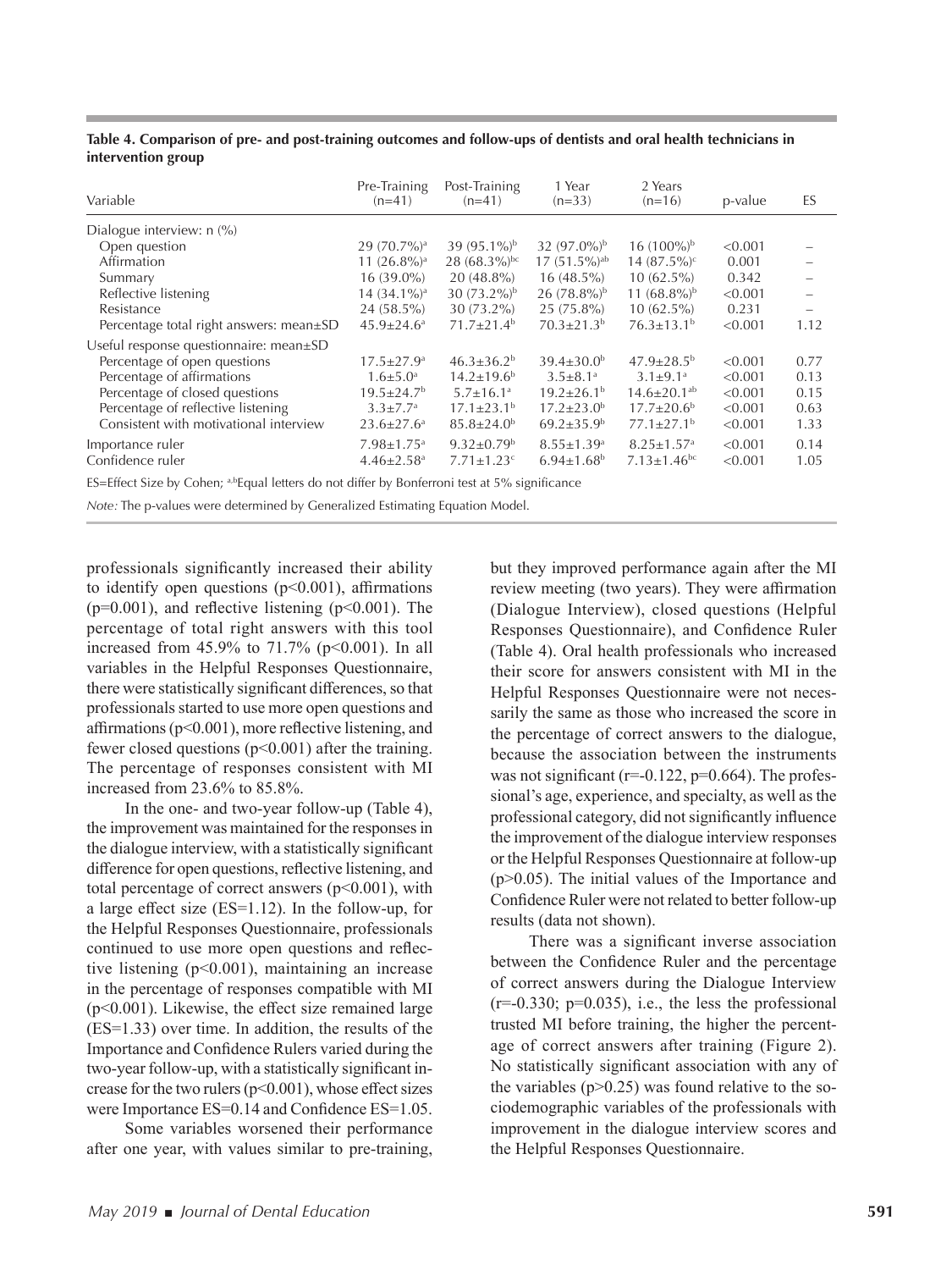

**Figure 2. Association of intervention group's confidence score with percentage of correct answers**

# **Discussion**

This study demonstrated that the eight-hour training course was sufficient to increase MI skills of the OHS working in PHC. This finding is evident in the results of the Helpful Responses Questionnaire, where dentists and OHTs began to use more open questions, affirmations, and reflective listening instead of closed-ended questions. With these skills, the likelihood of professionals' directing the conversation toward changes in their patients' oral health behavior has been found to be greater: they understand and explore the patient's motivations, listen with empathy, strengthen the patient, and stimulate hope and optimism.<sup>18</sup>

Previous studies found that the use of MI was effective for behavioral change in oral health regarding early childhood caries and periodontal disease.<sup>19-22</sup> Those studies also showed that MI was effectively learned and used by oral health professionals. However, the studies suggested that professionals with training in MI not only improved their skills, but also had an impact on the care of their patients.

We found no other published study evaluating MI training results for dentists and OHTs in health services. Thus, the findings of this somewhat unprecedented study indicate that PHC professionals can achieve significant improvement in their MI skills in talking with mothers of young children about a behavioral change related to early childhood caries, just as found in other studies with positive and promising results through the use of MI.20-22

The comparison with the control group that did not receive training showed that all of the professionals (test and control groups) had little knowledge of MI and that training was able to prepare them with the techniques and assumptions of MI regardless of age, experience, and type of professional training. The University of Missouri in the U.S. includes MI in the OHT curriculum, and a qualitative study with graduates of that course found that MI training increased their communication skills and the acceptance rate of their patients for their proposed treatments.23 The graduates recommended inclusion of this content in all training courses in the dental area. In countries such as England and the U.S., the teaching of MI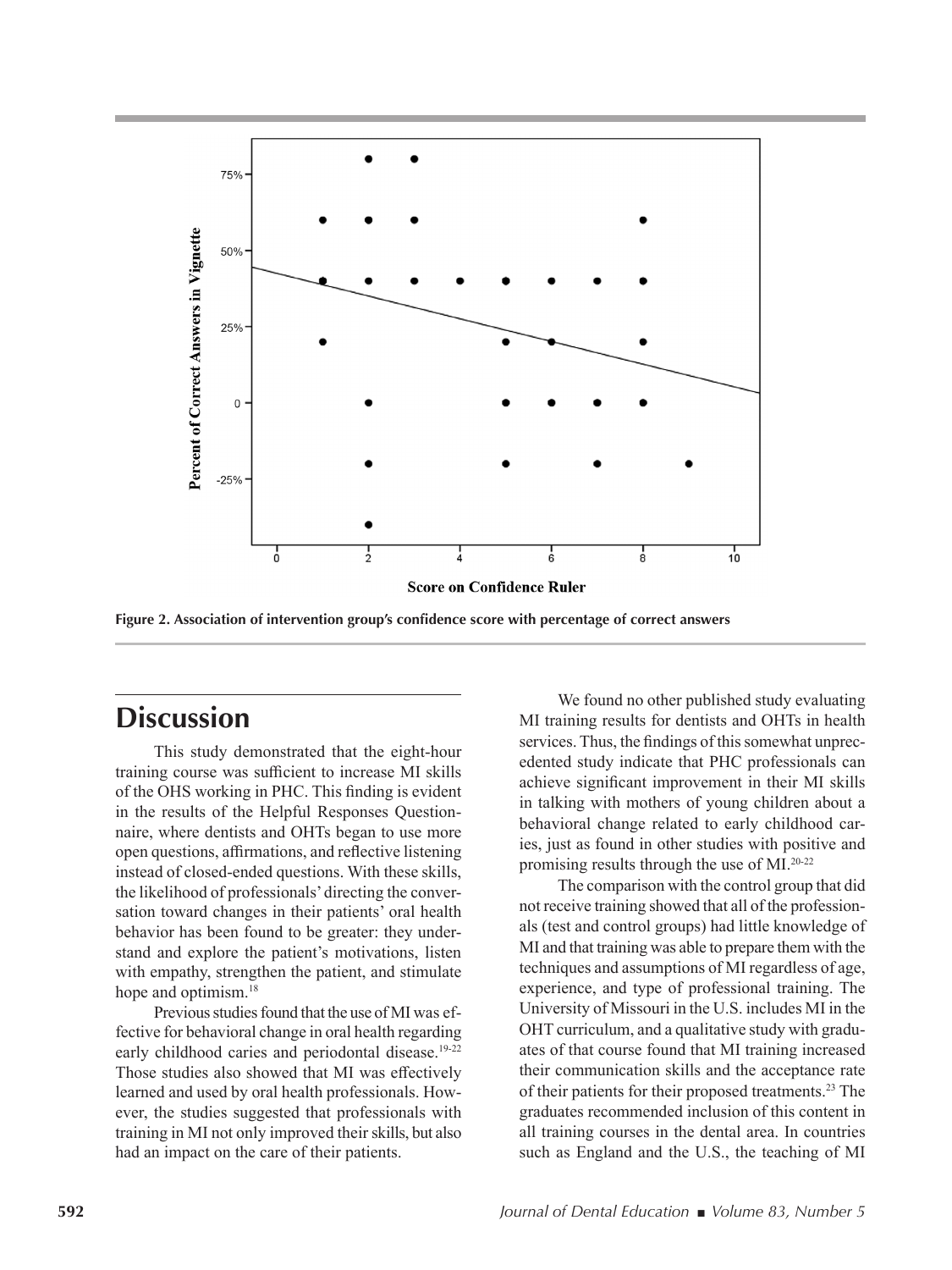in dentistry and in training auxiliary professionals has been successful: short MI training courses were applied to students to change their own behavior,  $24$ to apply to their clinic patients for behaviors they deemed necessary, $^{25}$  and to quit smoking. $^{26}$ 

MI training has been studied for other professional categories. This includes PHC, advocating longitudinal care and person-centered approaches, for which a good professional-patient connection is essential.27 In that study, professionals from a PHC health staff (physicians, psychologists, social workers, and nurses) received a brief, one-day MI training session on obesity control. Compared with the controls, they gained greater confidence and skills using MI, which still remained at the six-month follow-up.

Our study also found a statistically significant increase in Importance and Confidence Rulers, with an effect size considered large for both. Our results suggest that the participants believed that learning MI skills was important and that training had enhanced their confidence in using those skills. Decker and Martino's study also reported that, after the training, physicians significantly increased interest and confidence in using MI techniques in the management of alcohol and drug abuse.<sup>28</sup> In addition, our study found that strategies and techniques acquired in the training of a group of oral health professionals from PHC were maintained two years after the first training. These findings agree with other studies on using MI in other professional categories.<sup>27,29</sup>

The quality of training and verification of the assessment tools are extremely important for maintaining long-term results. In our study, training was performed with a highly qualified and experienced MI practitioner. In addition, the instruments in all phases of the study were evaluated by the same calibrated judges. According to the systematic review by Soderlund et al., the methodology used in our study was adequate because it included the basic skills and spirit of MI, as well as recognizing the conversation about change that is part of most training sessions.<sup>13</sup>

With continued education in mind, providing training that is feasible and cost-effective for health services is essential. Other studies held MI training courses that were 15 to 20 hours long,<sup>28,30</sup> double the length of training in our study, which might not be attractive to professionals and especially managers. In addition, we used critical-reflexive and participative methodologies, focusing on early childhood caries and other chronic behavioral diseases, which are frequent problems faced by health services and

oral health professionals in PHCs. These characteristics are consistent with the principles of Continuing Health Education and have been recommended for health training.<sup>31</sup>

To maintain the appropriate standard of MI skills, reviews and follow-ups are essential. In our study, a one-hour annual meeting with the professionals in their teams was sufficient to maintain the basic skills and techniques of MI or to resume the post-training skills status that diminished after one year, such as affirmations and use of closed questions. These two strategies improved after the reinforcement meeting, returning to the same percentage of immediate post-training use. A community trial compared physicians who received only one training with another group that received additional teleconference supervision or recordings.<sup>29</sup> In that study, the latter group had greater and increasing results over time, reinforcing the importance of contemplating mechanisms for review, follow-up, and reinforcement of the main training.

A limitation of this study was the loss of part of the sample of professionals during a long follow-up, which is expected in longitudinal evaluations. The losses were mainly the result of the exit of the resident dentists who, at the end of two years, completed their postgraduate qualification and did not join the health staff; this did not prevent the continuity of the intervention, because the hired dentists and OHTs took care of the children's oral health. Another limitation was the difference in sample size in the test and control groups from the randomization of health care units. Each oral health team is composed according to the number of patients for whom they are responsible, which explains this difference. However, this factor was considered in the statistical adjustments. Future studies need to be performed with dentists who work in other contexts and countries to confirm the possibility of using MI in their oral health settings. In addition, studies should evaluate the clinical results of this professional training.

# **Conclusion**

Our study found that the training for dentists and OHTs in primary health care was effective over the two years of follow-up in enabling them to act according to the spirit of MI and use its basic techniques. We highly recommend inclusion of this strategy in public policies, training, and continuing education in oral health.